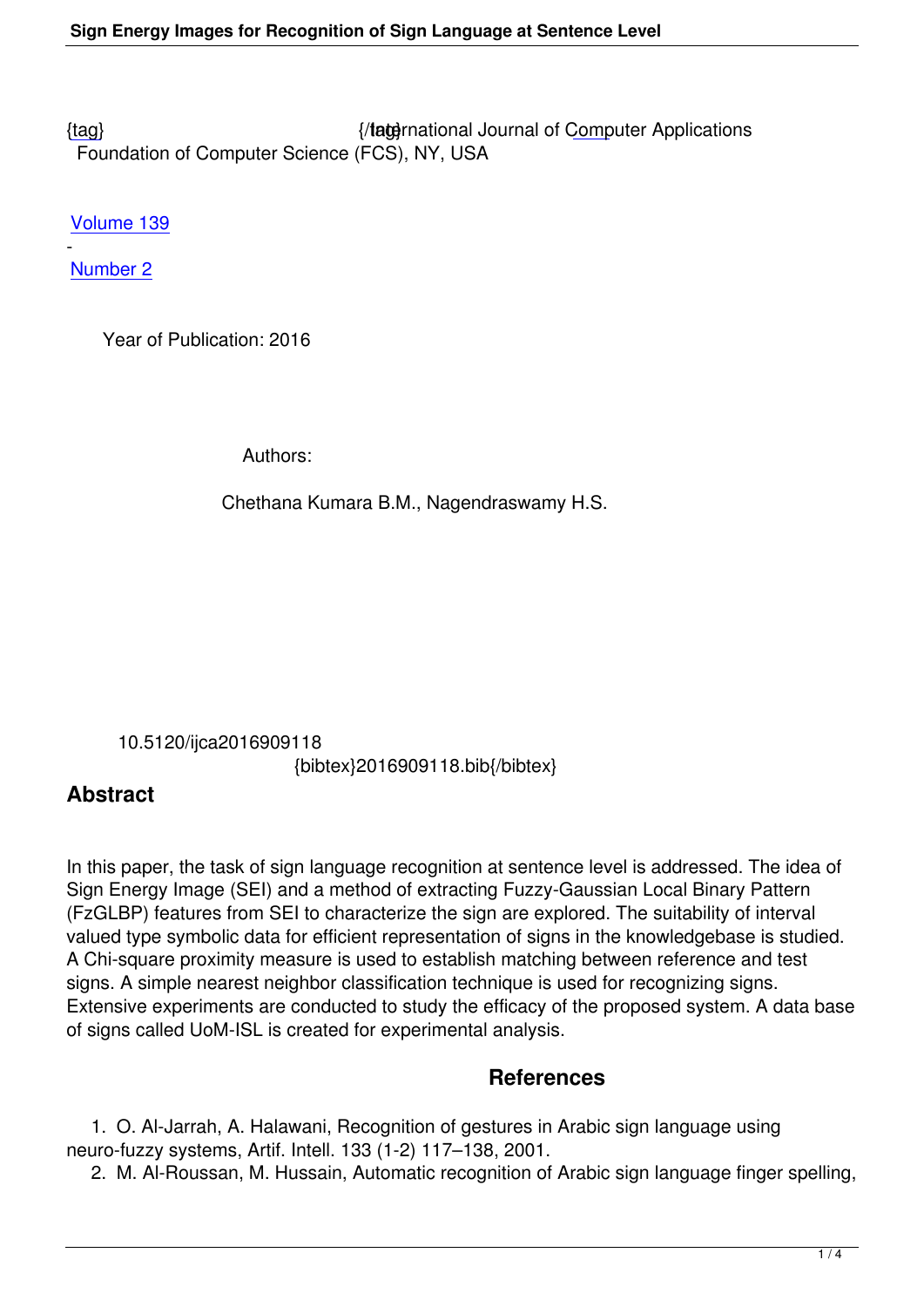Int. J. Comput. Appl. (IJCA) 8 (2) 80–88 (Special issue on Fuzzy Systems), 2001.

 3. M. Al-Roussan, K. Assaleh, A. Talaa, 2009: Videobased Signer independent Arabic sign language recognition using hidden-Markov models, Appl. Softw. Comput. 9 990–999,2009.

 4. O. Aran, T. Burger, A. Caplier, L. Akarun, A belief-based sequential fusion approach for fusing manual signs and non-manual signals, Pattern Recognit. 42 812–822, 2009.

 5. Aryanie, D. and Heryadi, Y. American sign language-based finger-spelling recognition using k-Nearest Neighbors classifier. 3rd International Conference on Information and Communication Technology (ICoICT ), 2015.

 6. K. Assaleh, T. Shanableh, M. Fanaswala, F. Amin and H. Bajaj. Continuous Arabic Sign Language Recognition in User Dependent Mode. Journal of Intelligent Learning Systems and Applications, Vol. 2 No. 1, pp. 19-27, 2010.

 7. B. Bauer, H. Hienz, Relevant features for video-based continuous sign language recognition, in: FG00 Proceedings of the Fourth IEEE International Conference on Automatic Face and Gesture Recognition, pp. 440-445, 2000.

 8. B. Bauer, K.F. Kraiss, Video-based sign recognition using self-organizing subunits. Proceedings of the 16th International Conference on Pattern Recognition, pp. 434–437, 2002.

 9. R. Bowden, D. Windridge, T. Kadir, A. Zisserman, M. Brady, A linguistic feature vector for the visual interpretation of sign language, in: Proceedings of the Eighth European Conference on Computer Vision, pp. 391–401,2004.

 10. Brashear, H., Starner, T., Lukowicz, P., & Junker, H. Using multiple sensors for mobile sign language recognition. Georgia Institute of Technology,2003.

 11. C-C. Chang, J.J. Chen, W.K. Tai, C.C. Han, New approach for static gesture recognition, J. Inf. Sci. Eng. 22,1047–1057,2006.

 12. H. Cooper, B. Holt, R. Bowden, Sign language recognition, Chapter in Visual Analysis of Humans: Looking at People, pp. 539–562, 2011.

 13. Daniel Kelly, John McDonald., A person independent system for recognition of hand postures used in sign language. Charles Markham., Pattern Recognition Letters 31 (2010) pp1359–1368, 2010.

 14. César Roberto de Souza and Ednaldo Brigante Pizzolato. Sign language recognition with support vector machines and hidden conditional random fields: going from fingerspelling to natural articulated words. MLDM'13 Proceedings of the 9th international conference on Machine Learning and Data Mining in Pattern Recognition. Pages 84-98,2013.

 15. Djamila ahmani and Slimane Larabi.,User-independent system for sign language finger spelling recognition Journal of Visual Communication and Image Representation Vol 25, Iss 5,pp1240–1250, July 2014.

 16. P. Dreuw, D. Stein, T. Desealers, D. Rybach, M. Zahedi, H. Ney, Spoken language processing techniques for sign language recognition and translation, Technol. Disability 20,2008.

 17. Ebling, S., Wolfe, R., Schnepp, J., Baowidan, S., McDonald, J., Moncrief, R., ... & Tissi, K. Synthesizing the finger alphabet of Swiss German Sign Language and evaluating the comprehensibility of the resulting animations. In 6th Workshop on Speech and Language Processing for Assistive Technologies (SLPAT) (p. 10), September, 2015.

18. The American sign language hand shape dictionary, Gallaudet University,1998.

 19. W. Gao, G.L. Fang, D.B. Zhao, Y.Q.A. Chen, A Chinese sign language recognition system based on SOFM/SRN/HMM, Pattern Recognit. 37,2389–2402, 2004

20. Gasparini, Francesca, and Raimondo Schettini. "Skin segmentation using multiple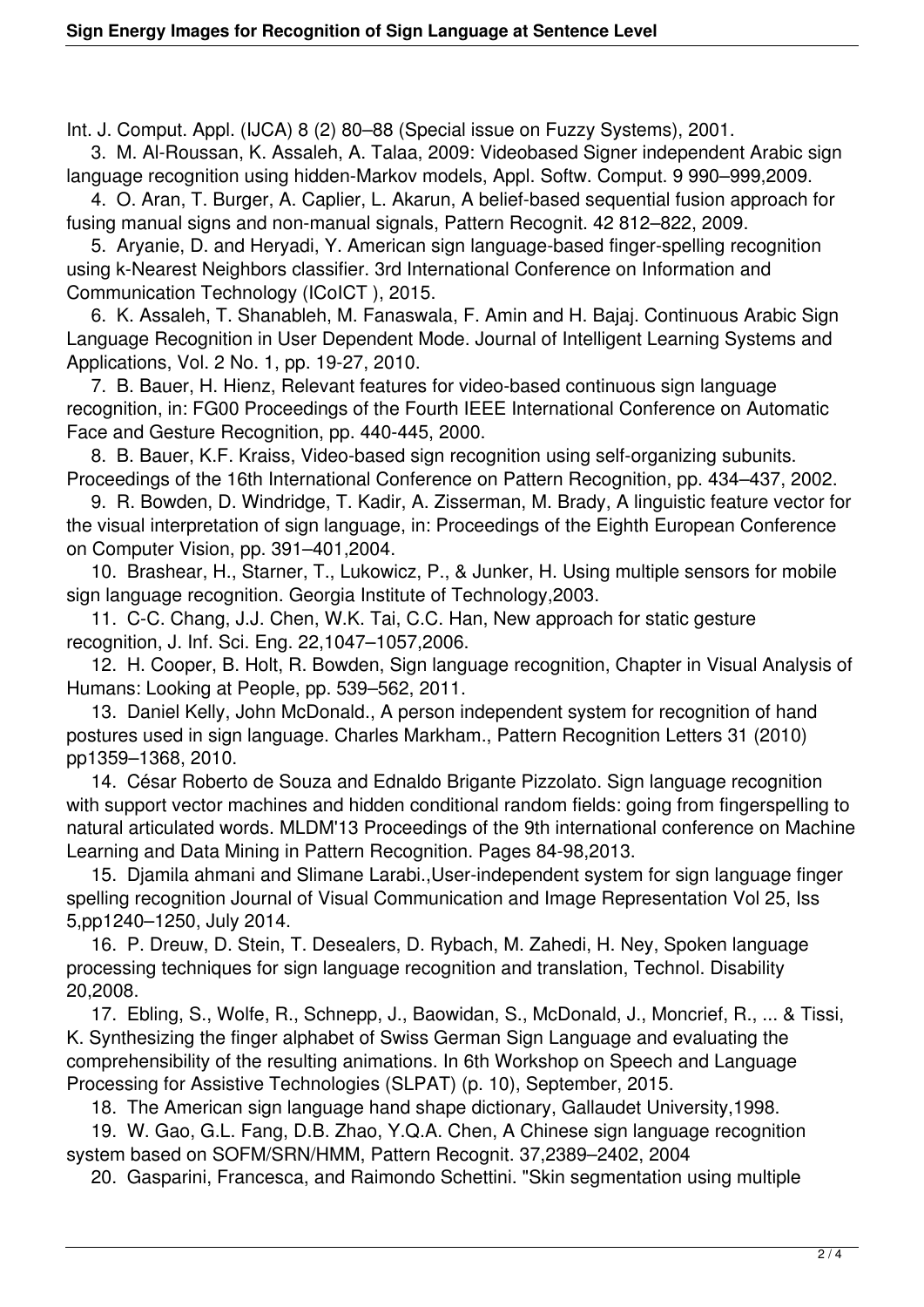thresholding." Electronic Imaging 2006. International Society for Optics and Photonics, 2006.

 21. Gowda, K. Chidananda, and Edwin Diday.: Symbolic clustering using a new dissimilarity measure. Pattern Recognition, 24.6: 567-578, 1991.

 22. L. Gu, J. Su, Natural hand posture classification based on Zernike moments and hierarchical classifier, IEEE Int. Conf. Robotics Autom. 3088–3093, 2008.

 23. Zhenhua Guo, Lei Zhang, David Zhang. Rotation invariant texture classification using LBP variance (LBPV) with global matching". Pattern Recognition 43, pp.706–719, 2010.

 24. Guru, D. S., and Suraj, M. G. Recognition of postal codes from fingerspelling video sequence. International Journal of Image and Graphics. 2009.

 25. Guru, D. S., and H. S. Nagendraswamy.: Clustering of interval-valued symbolic patterns based on mutual similarity value and the concept of k-mutual nearest neighborhood. Computer Vision–ACCV 2006. Springer Berlin Heidelberg,. 234-243, 2006.

 26. Handouyahia, M., Ziou, D., Wang, S., Sign language recognition using moment-based size functions. In: Proc. Intl. Conf. on Vision Interface, pp.210–216, 1999.

 27. Eun-Jung Holden, Gareth Lee, and Robyn Owens. Australian sign language recognition. Mach. Vision Appl. 16, 5, 312-320, December 2005.

 28. Nagendraswamy, H. S., Chethana Kumara B M., Guru, D. S., & Naresh, Y. G. Symbolic Representation of Sign Language at Sentence Level. IJIGSP, 9, 49-60. DOI: 10.5815/ijigsp.2015.09.07 2015.

 29. Ignazio Infantino, Riccardo Rizzo, and Salvatore Gaglio. A framework for sign language sentence recognition by commonsense context". Systems, Man, and Cybernetics, Part C: Applications and Reviews, IEEE Transactions on 37. No 5 1034-1039, 2007.

 30. A. Just, Y. Rodriguez, S. Marcel, Hand posture classification and recognition using the modified census transform, in: 7th Internat. Conf. on Automatic Face and Gesture Recognition, FGR. Pp. 351–356, 2006.

 31. M.W. Kadous, Machine recognition of Australian signs using Powergloves: Towards large-lexicon recognition of sign languages, in: Workshop on the Integration of Gestures in Language and Speech, Wilmington Delaware, 1996.

 32. Kong W W., Surendra Ranganath. Towards subject independent continuous sign language recognition: A segment and merge approach. Pattern Recognition 47 (2014) 1294–1308, 2014.

 33. D. Kelly, J. McDonald, C. Markham, A person independent system for recognition of hand postures used in sign language, Pattern Recognit. Lett.31, 1359–1368, 2010.

 34. J.S. Kim, W. Jang, Z. Bien, A dynamic gesture recognition system for the Korean sign language (KSL), IEEE Trans. Syst. Man Cybern. 26 (2) 354–359, 1996.

 35. Kindiroglu, A. A., Yalcin, H., Aran, O., Hrúz, M., Campr, P., Akarun, L., & Karpov, A. Automatic recognition fingerspelling gestures in multiple languages for a communication interface for the disabled. Pattern Recognition and Image Analysis, 22(4), 527-536, 2012.

 36. Wun-Guang Liou and Chung-Yang Hsieh and Wei-Yang Lin. Trajectory-based sign language recognition using Discriminant Analysis in higher-dimensional feature space. IEEE International Conference on Multimedia and Expo (ICME), pp1-4,2011.

 37. Mohan kumar H P and H S Nagendraswamy. Change Energy Image for Gait Recognition: An approach based on symbolic representation. Int. J. Image Graphics Signal Proc. (IJIGSP) 6 (4) 1-8, 2014.

 38. Sylvie C.W. Ong and Surendra Ranganath. Automatic Sign Language Analysis: A Survey and the Future beyond Lexical Meaning. IEEE transactions on pattern analysis and